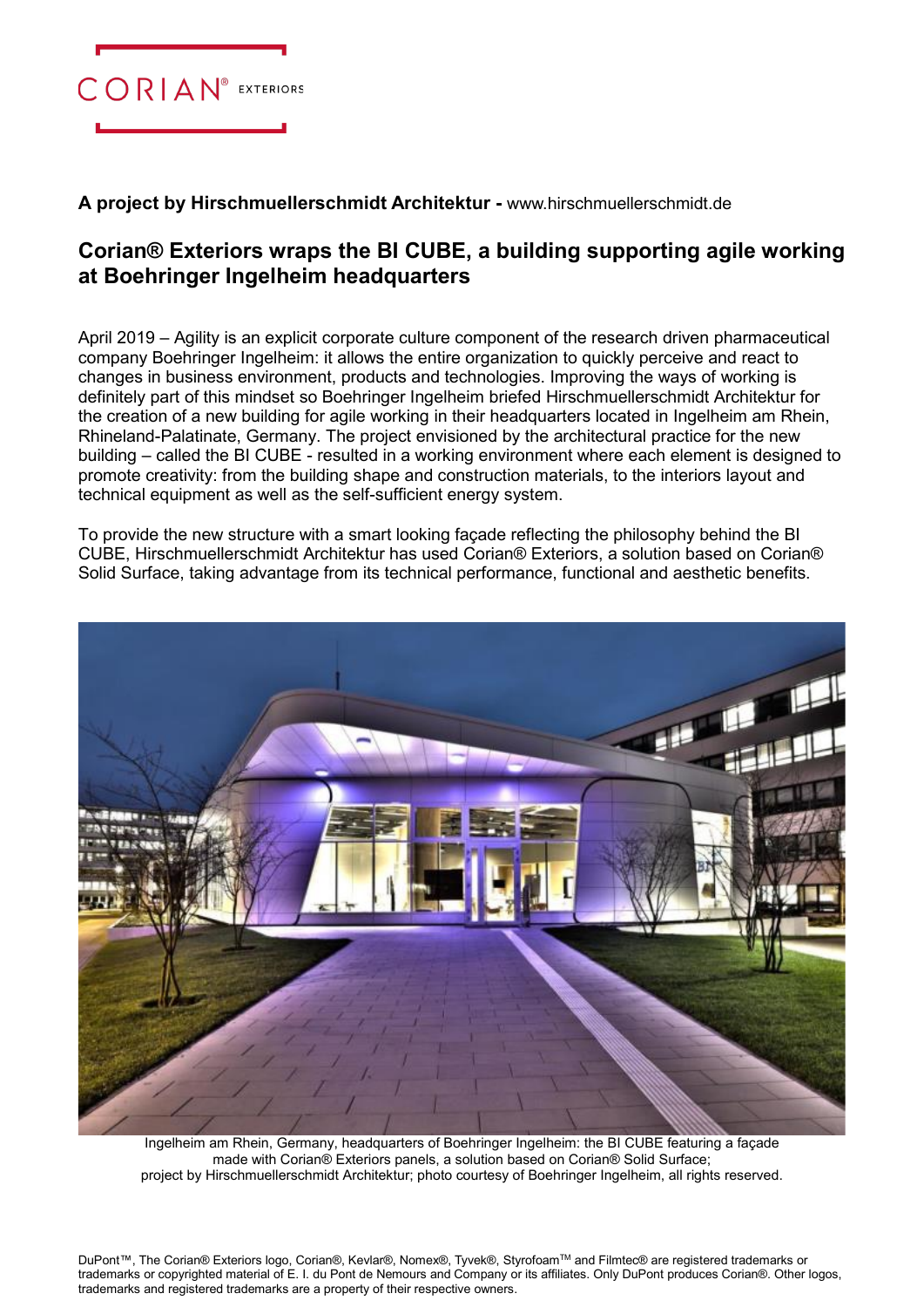When the architects were searching the ideal solution for the façade material, they came across Corian® Exteriors which was chosen eventually as it fitted the design requirements of sustainability, durability, short onsite construction while also offering unique aesthetics. They firstly realized a prefabricated timber frame that has been covered with a curtain wall made of Corian® Exteriors panels.



Ingelheim am Rhein, Germany, headquarters of Boehringer Ingelheim: the BI CUBE featuring a façade made with Corian® Exteriors panels, a solution based on Corian® Solid Surface; project by Hirschmuellerschmidt Architektur; photo courtesy of Boehringer Ingelheim, all rights reserved.

This versatile façade solution allowed creating an eye-catching white architecture characterized by rounded edges, diagonals lines and cantilevered canopies. The design features different sized and thermoformed panels of Corian® Exteriors. Most of the panels have been mounted with narrow joints that are almost invisible from a distance. Wider joints of 10 centimeters, that let appear a sublayer of Corian® Exteriors panels in black colour, have been used for structural purpose while they also enhance the elegant design with contrasting curved lines.

"We had already used Corian® Solid Surface for interiors projects in the past. For the BI CUBE, we were searching a cladding material that would have a technical and smart look, be pleasant to the touch, robust, durable and quick to install on the prefabricated wooden structure. Corian® Solid Surface has inherently all these properties. It has been easy to shape as we needed to achieve our design vision and the installation could be made in just eight weeks. The building looks and feels exactly the way we designed it. We will consider Corian® Exteriors solutions again in the future, whenever they will be able to meet the project requirements, goal and philosophy." said architect Lars Geis from Hirschmuellerschmidt Architektur.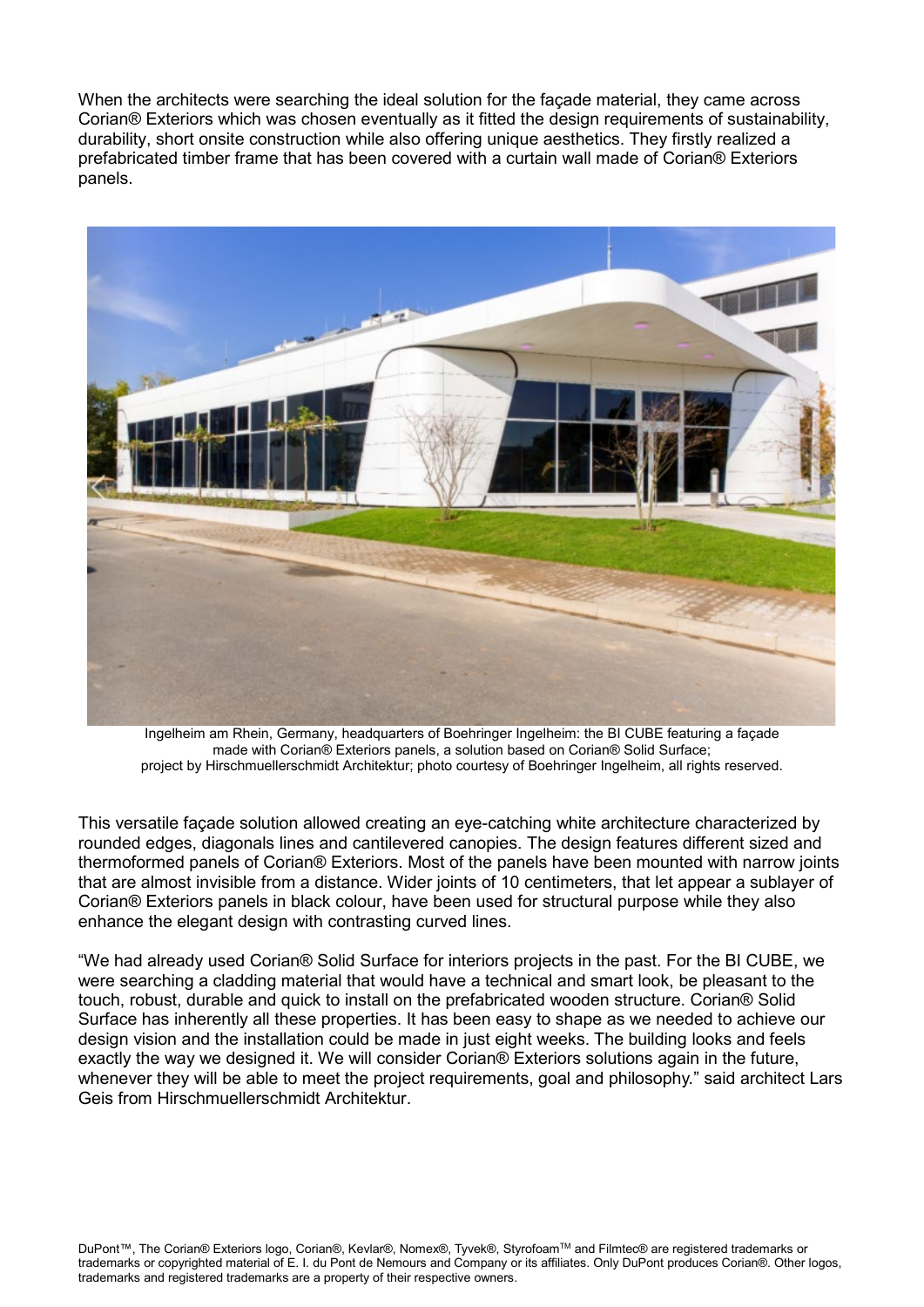

Ingelheim am Rhein, Germany, headquarters of Boehringer Ingelheim: the BI CUBE featuring a façade made with Corian® Exteriors panels, a solution based on Corian® Solid Surface; project by Hirschmuellerschmidt Architektur; photo courtesy of Boehringer Ingelheim, all rights reserved.



Ingelheim am Rhein, Germany, headquarters of Boehringer Ingelheim: a view of the interiors of the BI CUBE; project by Hirschmuellerschmidt Architektur; photo courtesy of Boehringer Ingelheim, all rights reserved.

DuPont™, The Corian® Exteriors logo, Corian®, Kevlar®, Nomex®, Tyvek®, StyrofoamTM and Filmtec® are registered trademarks or trademarks or copyrighted material of E. I. du Pont de Nemours and Company or its affiliates. Only DuPont produces Corian®. Other logos, trademarks and registered trademarks are a property of their respective owners.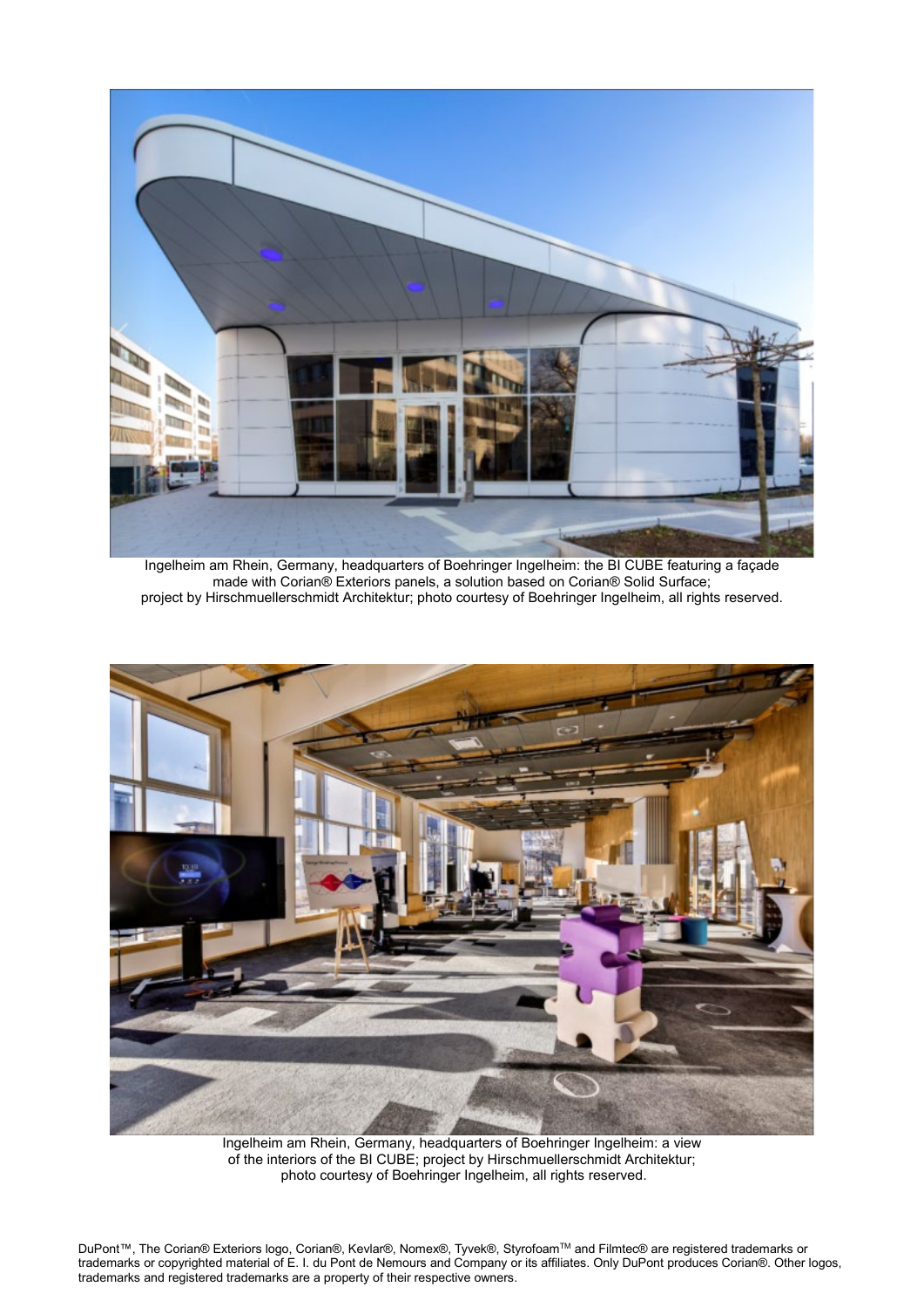Located in Ingelheim am Rhein, in the heart of the Boehringer Ingelheim headquarters, in the main plaza and close to the company restaurant, the BI CUBE  $-$  a 700 square metres white modern construction - stands out from the surrounding buildings.

The space includes large glazing to allow the maximum amount of natural light. The interiors have been equipped with modular furnishing solutions that can be moved for creating different working settings. The building envelope made with Corian<sup>®</sup> Exteriors is a low maintenance solution: it is easy to clean and can also be repaired, in case of damages, and contributes also to the energy efficiency of the structure.

For the Boehringer Ingelheim BI CUBE project, 650 square meters of Corian® in the Glacier White colour and 65 square meters for the joints in the Deep Nocturne colour were used. The fabrication of the Corian® Exteriors panels has been made by Industrie-Manufaktur Hasenkopf (www.hasenkopf.de), an Industrial Partner of the Corian® Quality Network, with top class capabilities and experience in the fabrication of Corian® Solid Surface. Popiolek Fassaden company [\(www.popiolek-fassaden.net\)](http://www.popiolek-fassaden.net/) installed the Corian® Exteriors panels.



Ingelheim am Rhein, Germany, headquarters of Boehringer Ingelheim: the BI CUBE featuring a façade made with Corian® Exteriors panels, a solution based on Corian® Solid Surface; project by Hirschmuellerschmidt Architektur; photo courtesy of Boehringer Ingelheim, all rights reserved.

**About Hirschmuellerschmidt Architektur** [\(www.hirschmuellerschmidt.de\)](http://www.hirschmuellerschmidt.de/)

It includes how we think about architecture, how we deal with each other and how we work. Attention means attention for the task, the client's plans, a building's environment, the building's substance, nature and its resources, and the needs of future users. Attention means esteem - for colleagues, partners, employees, good ideas, creative and technical quality down to the last detail, courage, consistency, substance. But attention is also the call to highest respect. It keeps us awake, curious, agile, stimulates our sporting ambition and ensures that we are always at the cutting edge of technology. The result is sustainable architecture that does not misunderstand itself as an end in itself but focuses on people.

DuPont™, The Corian® Exteriors logo, Corian®, Kevlar®, Nomex®, Tyvek®, StyrofoamTM and Filmtec® are registered trademarks or trademarks or copyrighted material of E. I. du Pont de Nemours and Company or its affiliates. Only DuPont produces Corian®. Other logos, trademarks and registered trademarks are a property of their respective owners.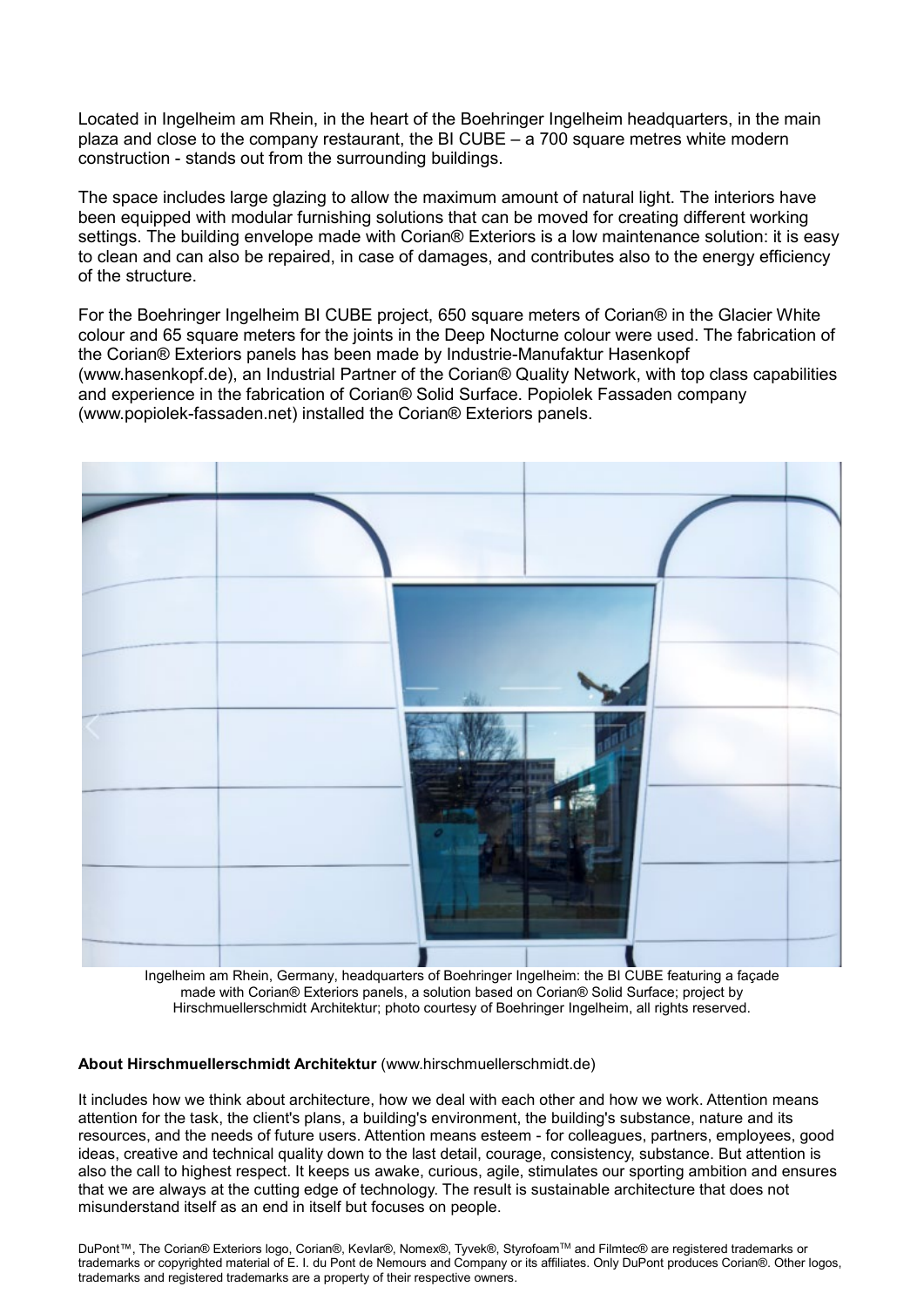

Ingelheim am Rhein, Germany, headquarters of Boehringer Ingelheim: the BI CUBE featuring a façade made with Corian® Exteriors panels, a solution based on Corian® Solid Surface; project by Hirschmuellerschmidt Architektur; photo courtesy of Boehringer Ingelheim, all rights reserved.

**About Boehringer Ingelheim** [\(www.boehringer-ingelheim.com\)](http://www.boehringer-ingelheim.com/) – Improving the health and quality of life of patients is the goal of the research-driven pharmaceutical company Boehringer Ingelheim. The focus in doing so is on diseases for which no satisfactory treatment option exists to date. The company therefore concentrates on developing innovative therapies that can extend patients' lives. In animal health, Boehringer Ingelheim stands for advanced prevention.

Family-owned since it was established in 1885, Boehringer Ingelheim is one of the pharmaceutical industry's top 20 companies. Some 50,000 employees create value through innovation daily for the three business areas human pharmaceuticals, animal health and biopharmaceuticals. In 2017, Boehringer Ingelheim achieved net sales of nearly 18.1 billion euros. R&D expenditure, exceeding three billion euros, corresponded to 17.0 per cent of net sales.

As a family-owned company, Boehringer Ingelheim plans in generations and focuses on long-term success. The company therefore aims at organic growth from its own resources with simultaneous openness to partnerships and strategic alliances in research. In everything it does, Boehringer Ingelheim naturally adopts responsibility towards mankind and the environment.